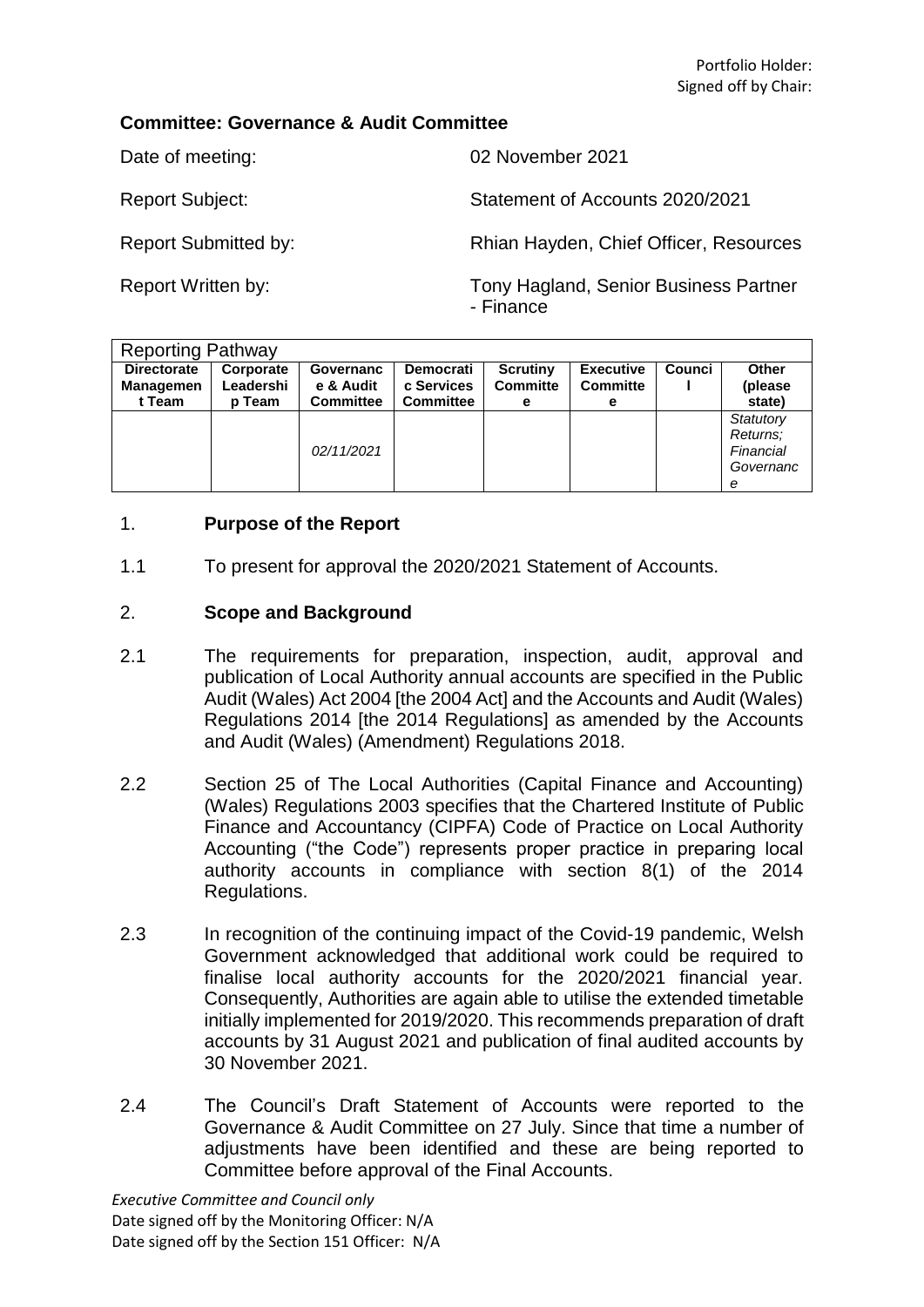- 2.5 Section 11 of the 2014 Regulations and Section 29 of the 2004 Act require that the Accounts and other documents are made available for public inspection for 20 working days. The documents were made available from Monday 5 July until Friday 30 July 2021 inclusive. No requests for information or inspection were received during that period.
- 2.6 Section 31 of the 2004 Act provides for local electors to make objections to the External Auditor regarding any item of account that is contrary to law or any matter that could result in a report in the public interest. The auditor appointed 2 August 2021 as the date on or after which these rights could be exercised.
- 2.7 The External auditor (i.e. Audit Wales) has now finalised the detailed financial audit of the accounts and disclosure notes that comprise the overall Statement. Audit Wales has prepared its statutory Audit of Accounts Report (International Standards on Auditing or ISA 260 report) and this forms part of today's agenda.
- 2.8 The Authority anticipates receiving an unqualified (i.e. clear or satisfactory) signed audit opinion from the Appointed Auditor. At this stage, Audit Wales are unable to issue a certificate of completion of audit for 2020/2021, pending the certification of audits in respect of prior financial years.
- 2.9 Following this Governance & Audit Committee, if agreed, the Statement of Accounts will need to be signed by the Chief Officer Resources and the Chair of the Committee (as the person presiding over the meeting).
- 3. **Options for Recommendation** *To include Recommendation(s) / Endorsement by other groups, e.g. CMT/Committees/Other groups*)

### 3.1 **Option 1 (preferred)**

On consideration of this report and the External Auditor's report, the Accounts **are approved** by the Governance & Audit Committee under the delegated authority of the Council.

### 3.2 **Option 2**

The Governance & Audit Committee considers and does not approve the Statement of Accounts.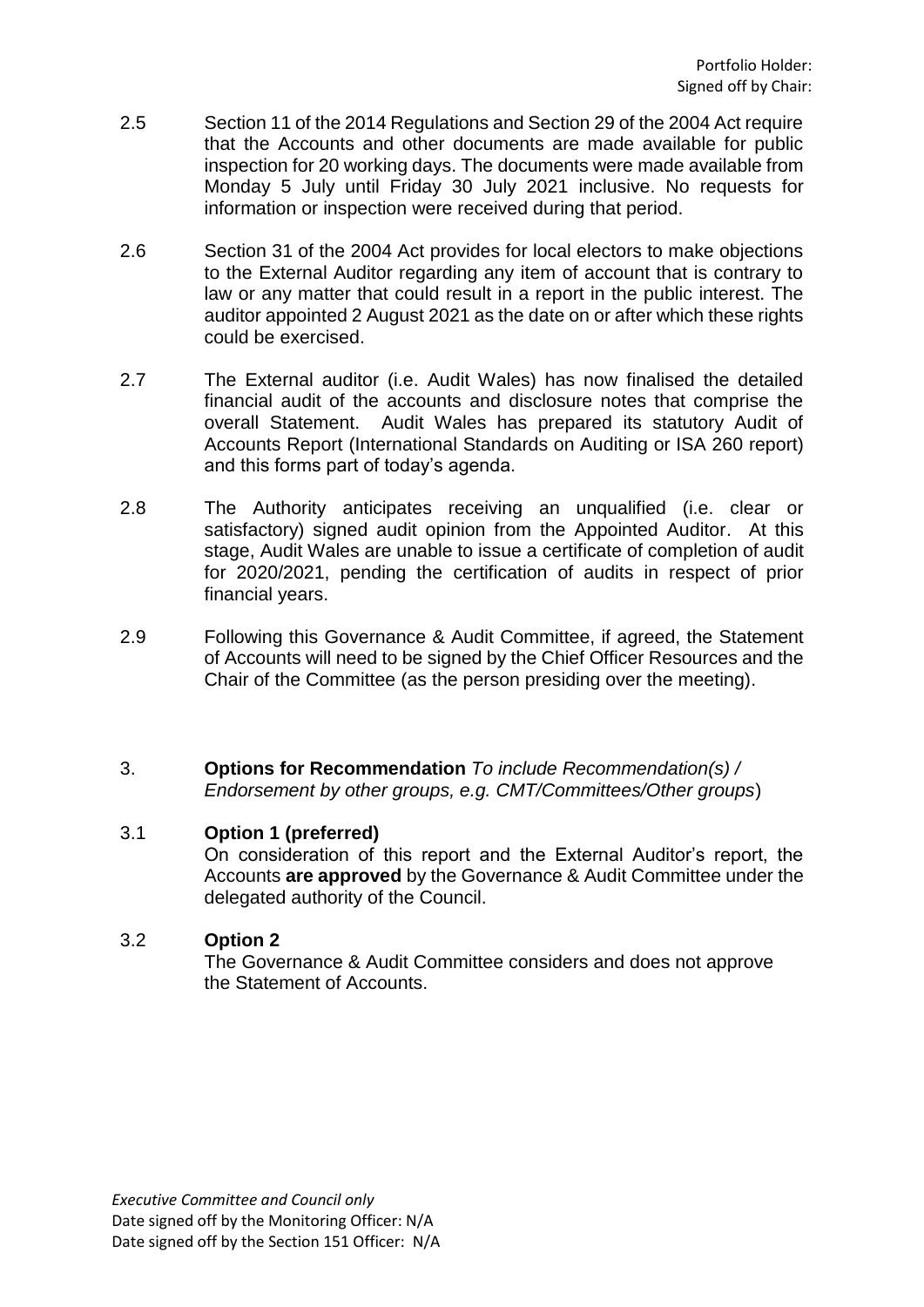### 4. **Evidence of how does this topic supports the achievement of the Corporate Plan / Statutory Responsibilities / Blaenau Gwent Wellbeing Plan**

### 4.1 **Statutory Responsibilities**

The Statement of Accounts is prepared in accordance with relevant statutory and regulatory provisions, accounting codes of practice and accounting standards. It details the financial transactions of the Authority for the 2020/2021 financial year and the value of assets, liabilities and reserves at the balance sheet date (31 March 2021).

## 5. **Implications Against Each Option**

- 5.1 **Impact on Budget** *(short and long term impact)*
- 5.1.1 The Final Statement of Accounts includes a number of adjustments to the Draft Accounts previously presented.
- 5.1.2 Two of these adjustments have a significant or material impact on the Authority's Balance Sheet Reserves:
	- Correction of Agency Income and Expenditure (see 6.1.10 for further detail); and
	- Post Balance Sheet Event Ebbw Valley Railway Loan (see 6.1.14 for further detail).
- 5.1.3 The changes to Usable Reserves as a result of these adjustments is as follows:

| <b>Usable Reserves</b>         | <b>Draft</b><br><b>Accounts</b><br>2020/2021 | Increase/<br>(Decrease) | <b>Final</b><br><b>Accounts</b><br>2020/2021 |
|--------------------------------|----------------------------------------------|-------------------------|----------------------------------------------|
|                                | £000                                         | £000                    | £000                                         |
| <b>Council Fund</b>            | 7,820                                        | (267)                   | 7,553                                        |
| <b>Earmarked Reserves</b>      | 20,781                                       | $\Omega$                | 20,781                                       |
| <b>Usable Capital Reserves</b> | 8,933                                        | 48,024                  | 56,957                                       |
| <b>Total Usable Reserves</b>   | 37,534                                       | 47,757                  | 85,291                                       |

5.1.4 Further to the audit of the Accounts, the Council's Usable General and Earmarked Reserves have reduced by £0.267m from the Draft position. This represents an increase of £13.660m compared with 2019/2020.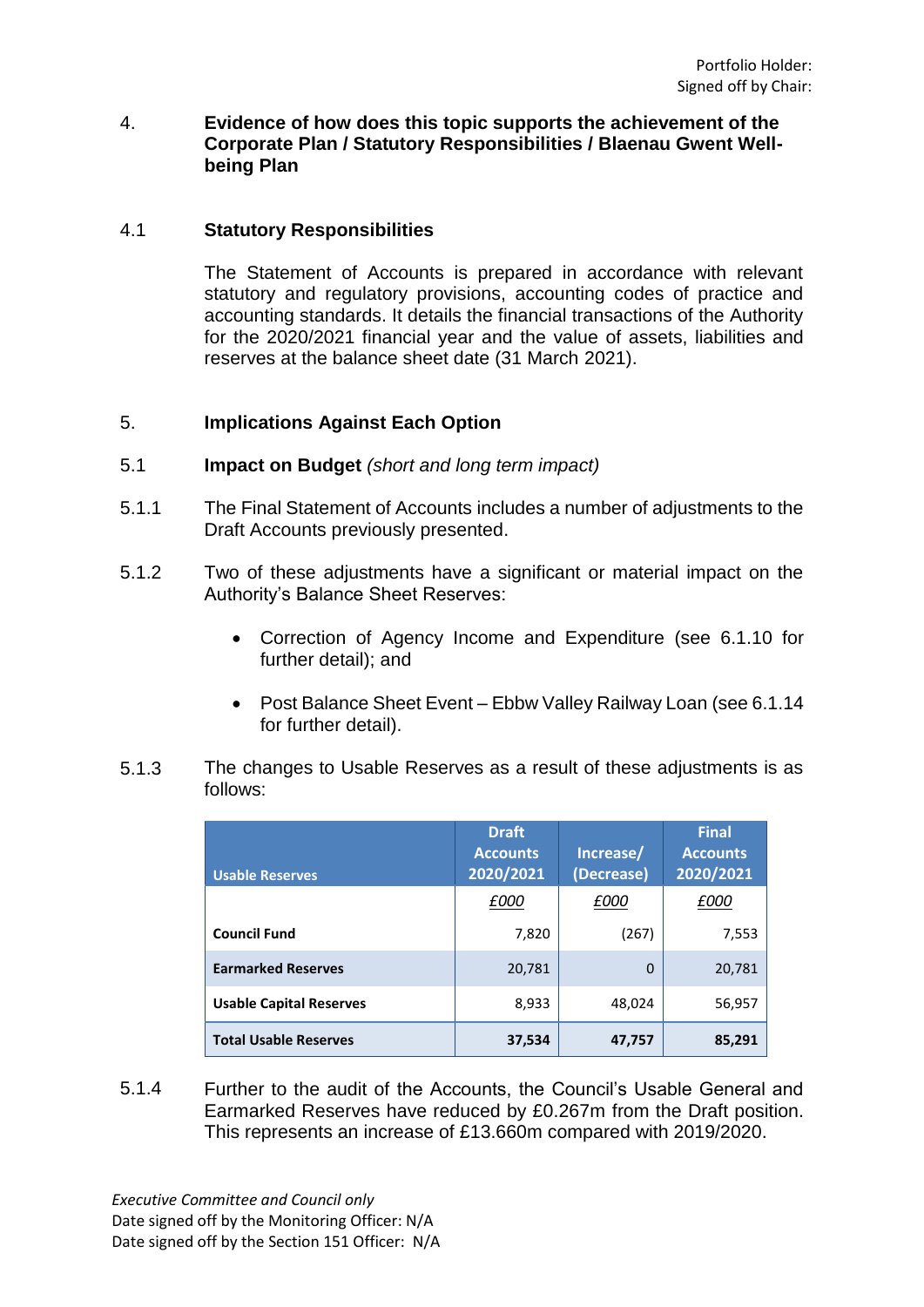- 5.1.5 Significant elements of earmarked reserves held at 31 March 2021 relate to grant funding in respect of specific projects or services that will be utilised in delivering the relevant service outcomes.
- 5.1.6 In future years it is possible that there will be restrictions on public spending in order to mitigate the extraordinary levels of borrowing incurred by Central Government in dealing with Covid-19. It would therefore be prudent to retain appropriate levels of earmarked and general reserves to assist with a funding situation potentially similar to that experienced during the last decade.
- 5.1.7 It should also be noted that the £48.024m increase in reserves in respect of the Ebbw Valley Railway Loan is an accounting adjustment and this sum is ring-fenced for utilisation solely in relation to this project over the next three years.

### 5.2 **Risk including Mitigating Actions**

- 5.2.1 Achievement of the statutory requirements in relation to the annual Accounts is important in demonstrating that the Authority has the appropriate governance arrangements in place to manage the reporting of its strategic financial affairs. Failure may result in reputational damage for the Council. A planned approach has ensured that statutory requirements have been met.
- 5.2.2 A clear audit opinion indicates that the Statement of Accounts presents a 'true and fair view' of the Council's financial position as at 31 March each year and that the accounting statements have been properly prepared in accordance with the Code of Practice on Local Authority Accounting.

### 5.3 **Legal**

5.3.1 The requirements for preparation, inspection, audit, approval and publication of Local Authority annual accounts are specified in the Public Audit (Wales) Act 2004 [the 2004 Act] and the Accounts and Audit (Wales) Regulations 2014 [the 2014 Regulations] as amended by the Accounts and Audit (Wales) (Amendment) Regulations 2018.

### 5.4 **Human Resources**

5.4.1 There are no direct personnel/staffing implications arising out of this report.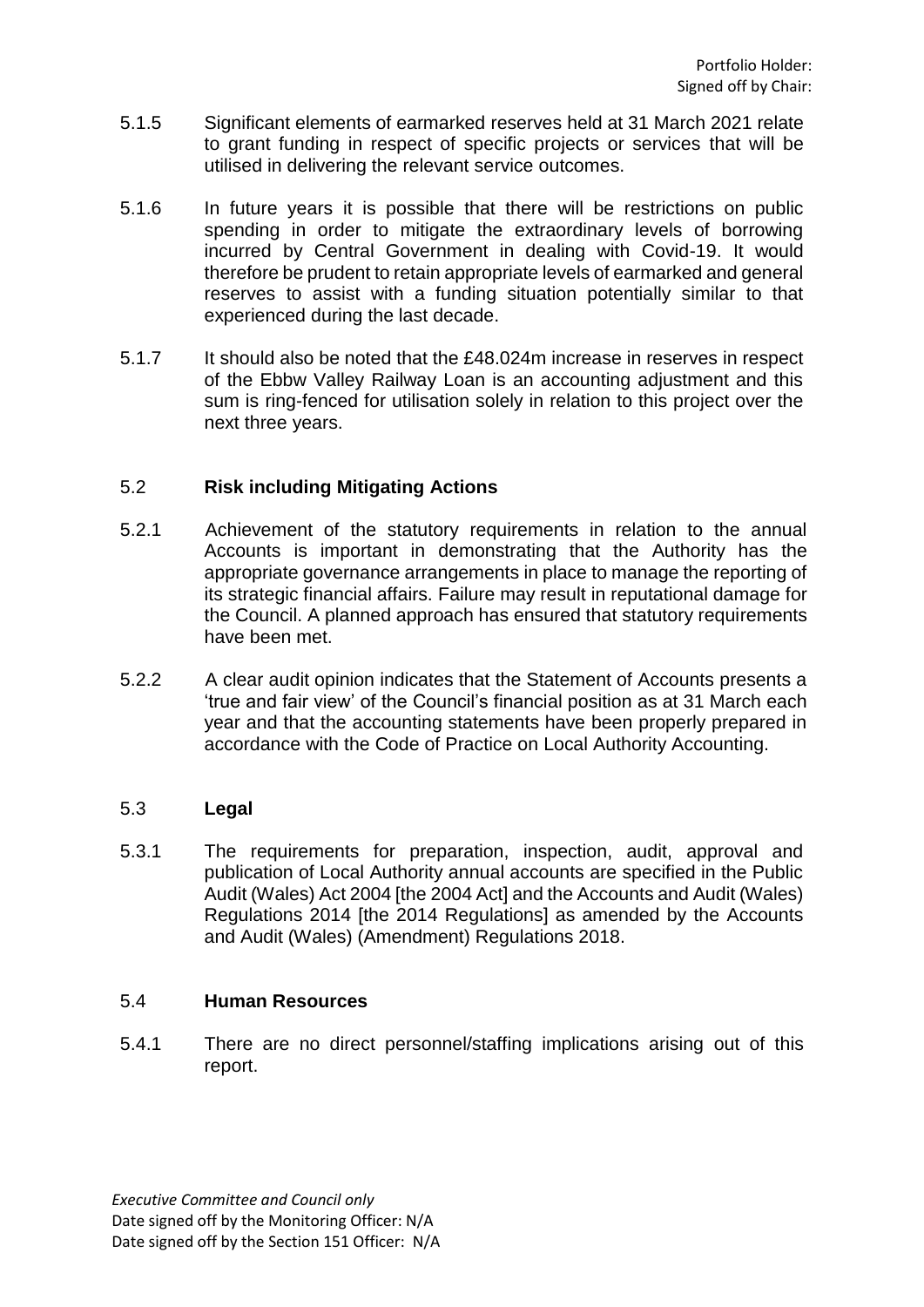### 6. **Supporting Evidence**

#### 6.1 **Performance Information and Data**

### **Statutory Deadlines**

6.1.1 The Accounts and Audit (Wales) (Amendment) Regulations 2014 stipulates the following deadlines for preparing, approving and publishing the Accounts:

| <b>Requirement</b>                                                                                                                                                                                                                                                            | <b>Deadline</b> |
|-------------------------------------------------------------------------------------------------------------------------------------------------------------------------------------------------------------------------------------------------------------------------------|-----------------|
| A provisional (i.e. pre-audit) Statement of Accounts to be<br>fully prepared and certified by the Chief Officer - Resources<br>as presenting a true and fair view of the Authority's<br>financial position and its income and expenditure for the<br>year ended 31 March 2021 | 31 May 2021     |
| Publication of a final audited Statement of Accounts                                                                                                                                                                                                                          | 31 July 2021    |

- 6.1.2 As previously reported, the Draft Statement of Accounts was prepared and certified by 18 June 2021 and as the initial statutory deadline was not met, the required notice was published on the Council's website outlining the reasons for the lack of certification at 31 May 2021 and the intended course of action to be taken to resolve the situation.
- 6.1.3 As the Final Statement of Accounts was not completed and audited by the 31 July 2021 deadline, the Draft Statement of Accounts was published on the Council website ahead of that date together with the required statutory notice stating the position and intended action at that date.
- 6.1.4 The Council therefore complied with the statutory requirements in relation to preparing, approving and publishing the Accounts.
- 6.1.5 In recognition of the continuing impact of the Covid-19 pandemic, Welsh Government implemented the following extended timetable implemented for preparation and publication of the 2020/2021 Accounts:

| <b>Requirement</b>                                                                                                                                                                                                                                                            | <b>Deadline</b>  |
|-------------------------------------------------------------------------------------------------------------------------------------------------------------------------------------------------------------------------------------------------------------------------------|------------------|
| A provisional (i.e. pre-audit) Statement of Accounts to be<br>fully prepared and certified by the Chief Officer - Resources<br>as presenting a true and fair view of the Authority's<br>financial position and its income and expenditure for the<br>year ended 31 March 2021 | 31 August 2021   |
| Publication of a final audited Statement of Accounts                                                                                                                                                                                                                          | 30 November 2021 |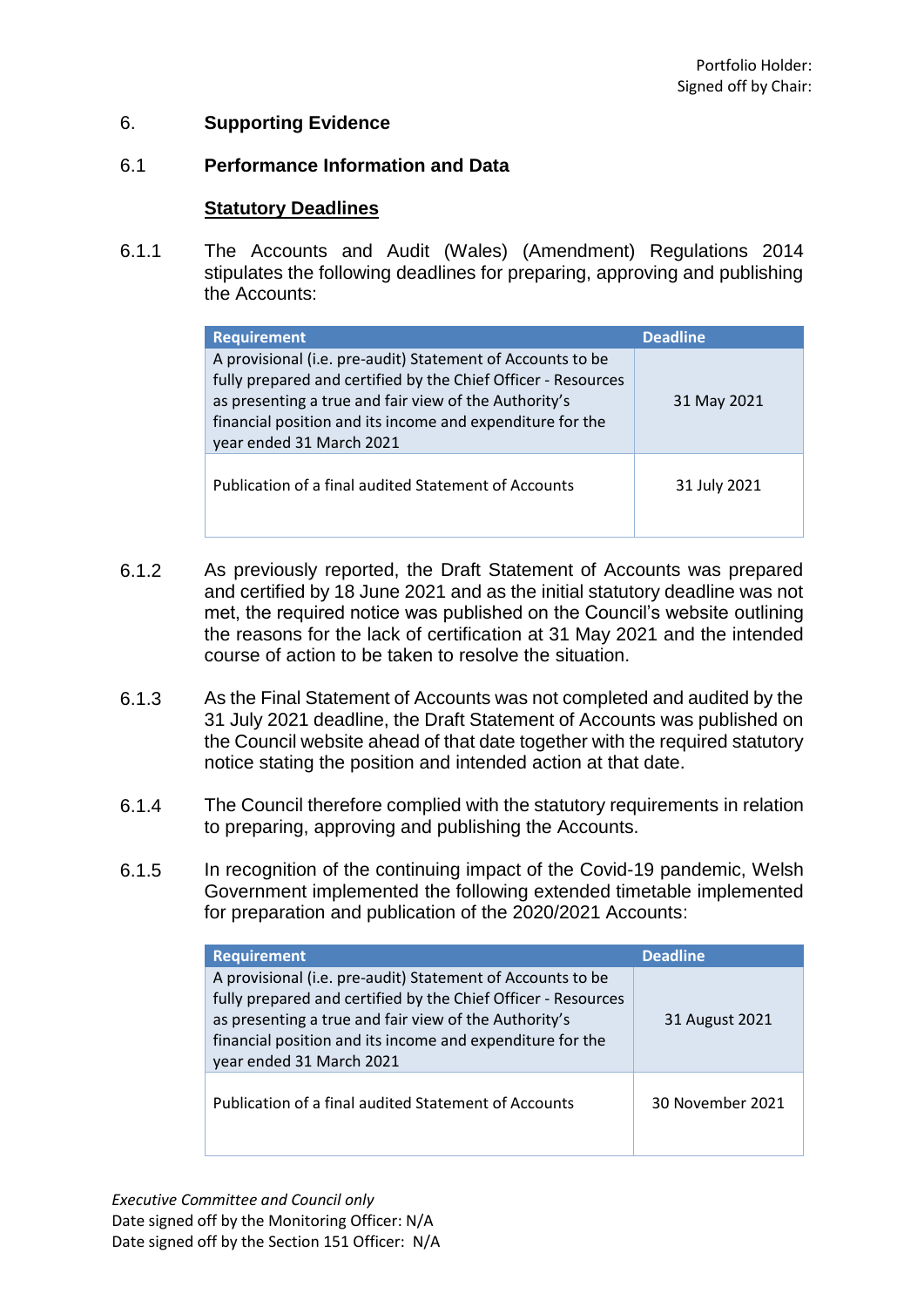- 6.1.6 The Authority prepared and certified its Draft Accounts by 18 June 2021, ahead of the 31 August deadline.
- 6.1.7 Subject to approval by Committee and subsequent receipt of an Audit Opinion from the Auditor General for Wales, the Final Audited Accounts should be published ahead of the 30 November deadline.

### **Unadjusted Misstatements**

6.1.8 As noted in the Audit Wales *Audit of Accounts Report*, there are no significant or material unadjusted misstatements in the final 2020/2021 Accounts.

## **Adjusted Misstatements**

6.1.9 Since the Draft Statement of Accounts was reported to Audit Committee, the audit of the Accounts has resulted in the correction of a number of misstatements. These are detailed in Appendix 3 of The Audit Wales *Audit of Accounts Report*, the most significant of which are:

### 6.1.10 *Agency Income & Expenditure- NNDR Rate Relief (£3.530m Income; £3.263m Expenditure)*

- 6.1.10.1 In March 2020, Welsh Government initiated a scheme to provide nondomestic rate relief to specific businesses to mitigate the impact of Covid-19 pandemic lockdown measures.
- 6.1.10.2 During the year, £3.530m of grant was received to fund these reliefs, of which £3.263m had been applied by 31 March 2021. In the Draft Accounts, these amounts were included in the Income and Expenditure Account, resulting in a net credit to the General Reserve of £0.267m.
- 6.1.10.3 However, in applying this relief the Council was acting as an agent of Welsh Government and the transactions should therefore have been excluded.
- 6.1.10.4 The impact of this adjustment in the Final Accounts is a decrease in the previously reported Council Fund General Reserve figure of £0.267m.

#### 6.1.11 *Overstatement of Revaluation Increases/Decreases (£3.049m)*

- 6.1.11.1 Due to an error in the Fixed Asset Register System, the revaluation increases calculated in respect of two assets revalued during 2020/2021 were overstated by £3.049m.
- 6.1.11.2 In the Property, Plant & Equipment disclosure (Page 63), 'Revaluation Increases recognised in the Revaluation Reserve' was overstated by £3.049m, and 'Revaluation Decreases recognised in the Provision of Services' was also misstated by this amount.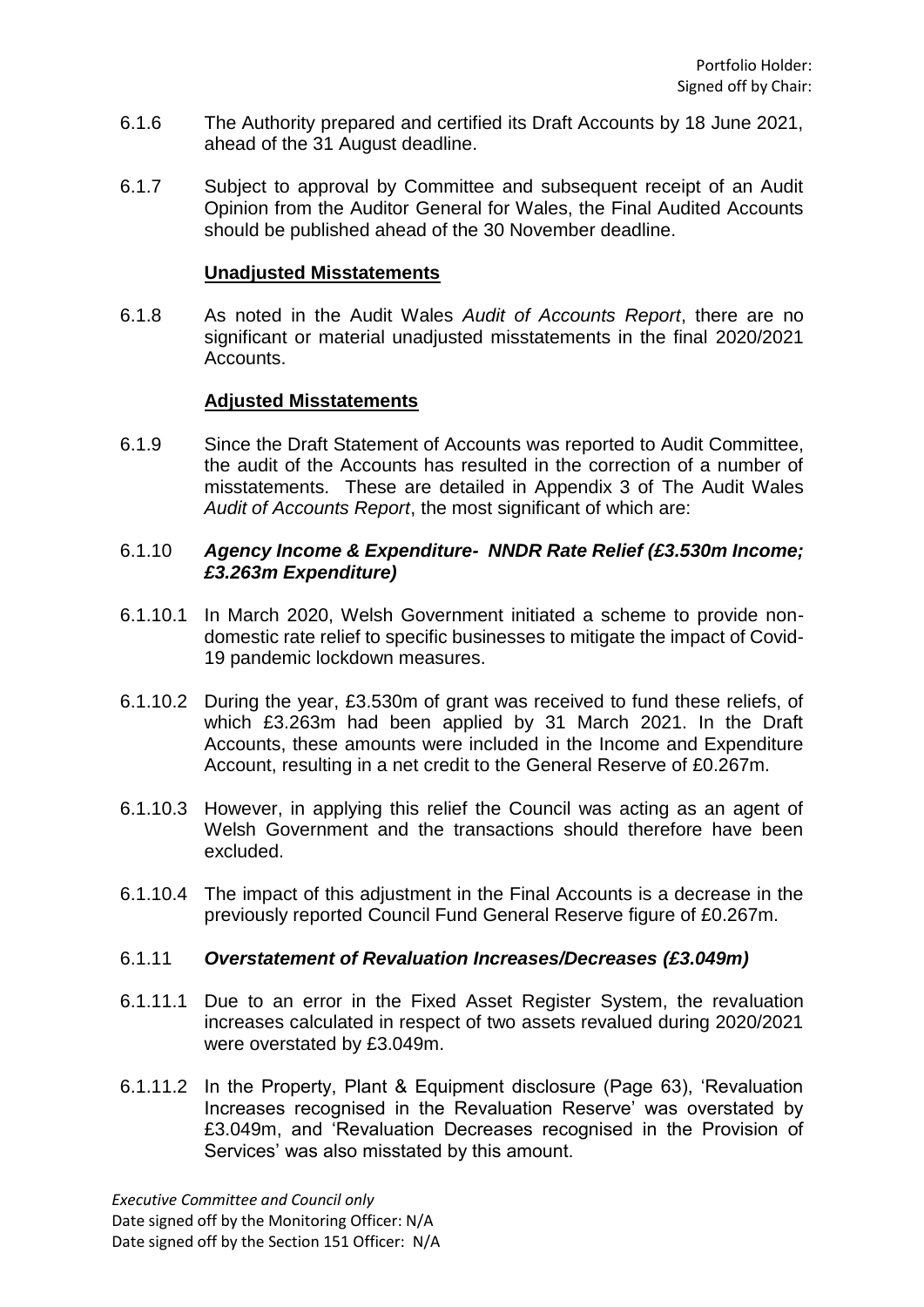- 6.1.11.3 In correcting this error, the Revaluation Reserve has been reduced by £3.049m and the Capital Adjustment Account increased by a compensating amount. There has been no impact on the value of assets or the Council's General Reserve.
- 6.1.11.4 As part of the evidence provided to Audit Wales during their audit of the accounts it was confirmed that these were the only two assets with this specific revaluation error that impacted on the 2020/2021 Accounts.

### 6.1.12 *Understatement of Capital Grant Received and Applied (£2.089m)*

- 6.1.12.1 The Draft disclosure of Capital Grants Unapplied in the Reserves Note (page 99) did not include transactions related to General Capital Grant and Heritage Lottery Fund, totalling £2.089m.
- 6.1.12.2 As these grants were received and applied during the year, the balance of reserves at 31 March 2021 was unaffected, but 'Transfers to Reserves' and 'Transfers from Reserves' were both understated by the same amount.
- 6.1.12.3 Correction of this misstatement results in an adjustment between two unusable reserves and has no impact on the overall level of the Council's reserves.

#### 6.1.13 *Misstatement of Remuneration Ratio*

- 6.1.13.1 In the Draft Accounts, the Remuneration Ratio (note 14.2, page 46) repeated the 2019/2020 ratio for 2020/2021 in error.
- 6.1.13.2 This has been corrected to correctly disclose the 2020/2021 position.

### 6.1.14 **Post Balance Sheet Event - Ebbw Valley Railway Loan**

- 6.1.14.1 During March 2021 the Council agreed to accept a £70 million interest free loan from WG to progress infrastructure works on the Ebbw Valley Railway project. The acceptance of the loan was subject to the development and acceptance of a quadripartite agreement between Blaenau Gwent Council, Welsh Government, Transport for Wales and Transport for Wales (Rail).
- 6.1.14.2 At the time of preparing the Draft Accounts, this loan was included as Current (Short-Term) Borrowing, as it would have been repaid during 2021/2022 if no agreement had been reached.
- 6.1.14.3 An agreement was signed by all parties by September 2021, with the loan to be repaid over a 50-year period after the scheduled conclusion of the infrastructure works in 2023/2024. In order to meet the loan repayments, the Council will receive a guaranteed sum on an annual basis, generated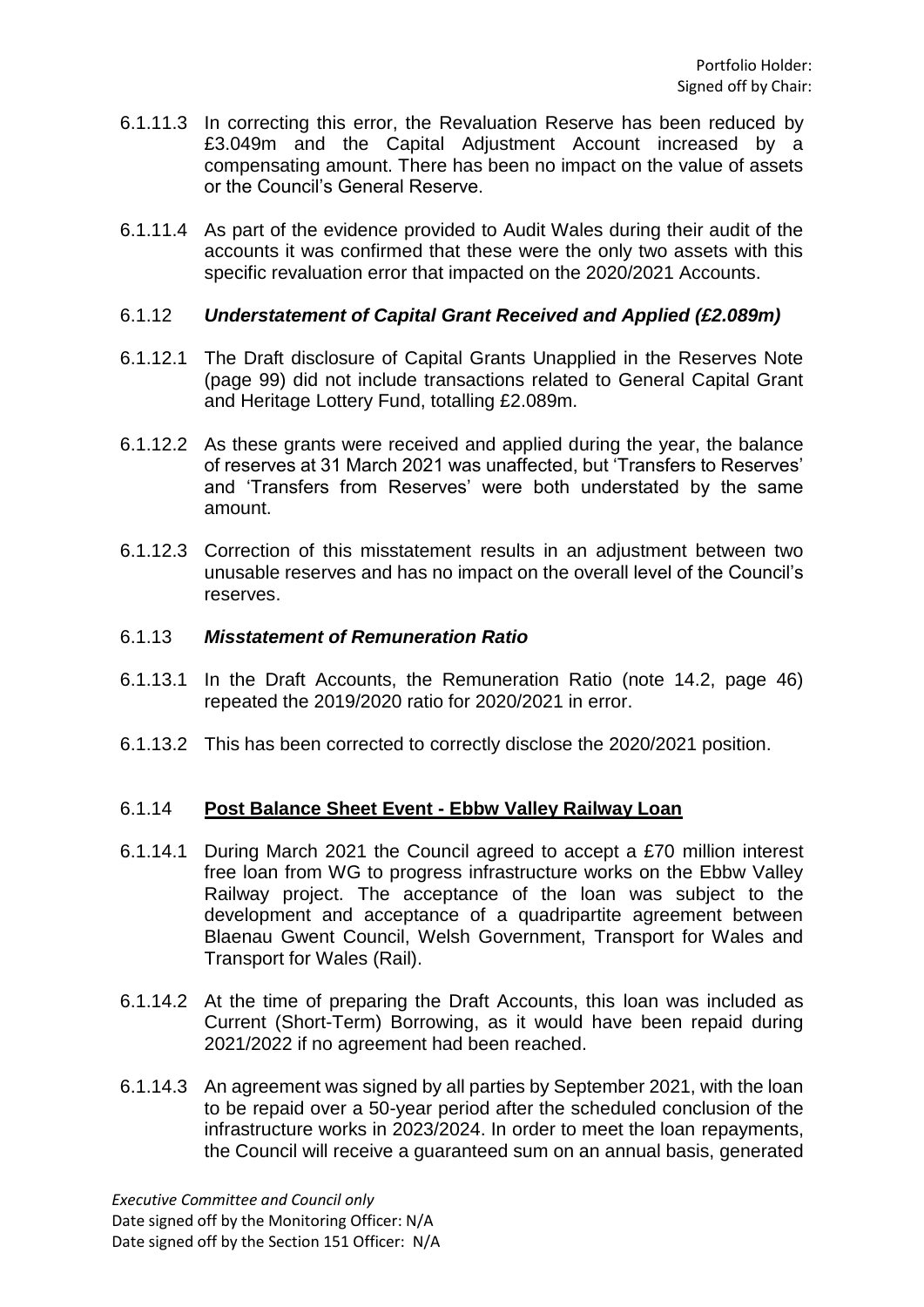from the projected increase in income resulting from increased train frequency.

- 6.1.14.4 The agreement to undertake infrastructure works on the Ebbw Valley Railway project that was signed by September 2021 represents a material adjusting post-balance sheet event. In the Final Accounts for 2020/2021, the loan has been reclassified as non-current (long-term) borrowing as it will be repaid over a 50-year period commencing in 2024/2025. The loan has been discounted to its fair value in 2020/2021 and the sum in excess of the fair value has been included as capital grant unapplied.
- 6.1.14.5 The required change in accounting treatment has the following impact on the Authority's Balance Sheet:

|                                                            | <b>Draft</b>    |            | <b>Final</b>    |
|------------------------------------------------------------|-----------------|------------|-----------------|
|                                                            | <b>Accounts</b> | Adjustment | <b>Accounts</b> |
|                                                            | £000            | £000       | £000            |
| <b>Cash and Cash Equivalents</b>                           | 70,000          | 0          | 70,000          |
| <b>Current Borrowing</b>                                   | (69, 829)       | 69,829     | 0               |
| <b>Current Grants Receipts in Advance</b>                  | (171)           | 171        | 0               |
| <b>Non-Current Borrowing</b>                               | 0               | (21, 976)  | (21, 976)       |
| <b>Total</b>                                               | $\bf{0}$        | 48,024     | 48,024          |
| <b>Usable Reserves:</b><br><b>Capital Grants Unapplied</b> | 0               | (48,024)   | (48, 024)       |
| <b>Total Usable Reserves</b>                               | 0               | (48, 024)  | (48, 024)       |

- 6.1.14.6 The £48.024m increase in usable reserves is an accounting adjustment and this sum is ring-fenced for utilisation solely in relation to the Ebbw Valley Railway Project over the next three years.
- 6.1.15 In addition, there have been a number of minor amendments to information included in the disclosure notes. In overall terms, these changes would not substantially alter the reader's interpretation and understanding of the Accounts compared to the Draft Accounts considered by Governance & Audit Committee in July 2021.

### 6.1.16 **Matter Arising**

- 6.1.16.1 Audit Wales have identified one matter arising from their audit of the Accounts, being errors in the Historic Cost Valuations of assets held in our Asset Register.
- 6.1.16.1 Assets are typically held at their current or fair value in the Statement of Accounts, but a record of Historic Cost is retained in the Asset Register.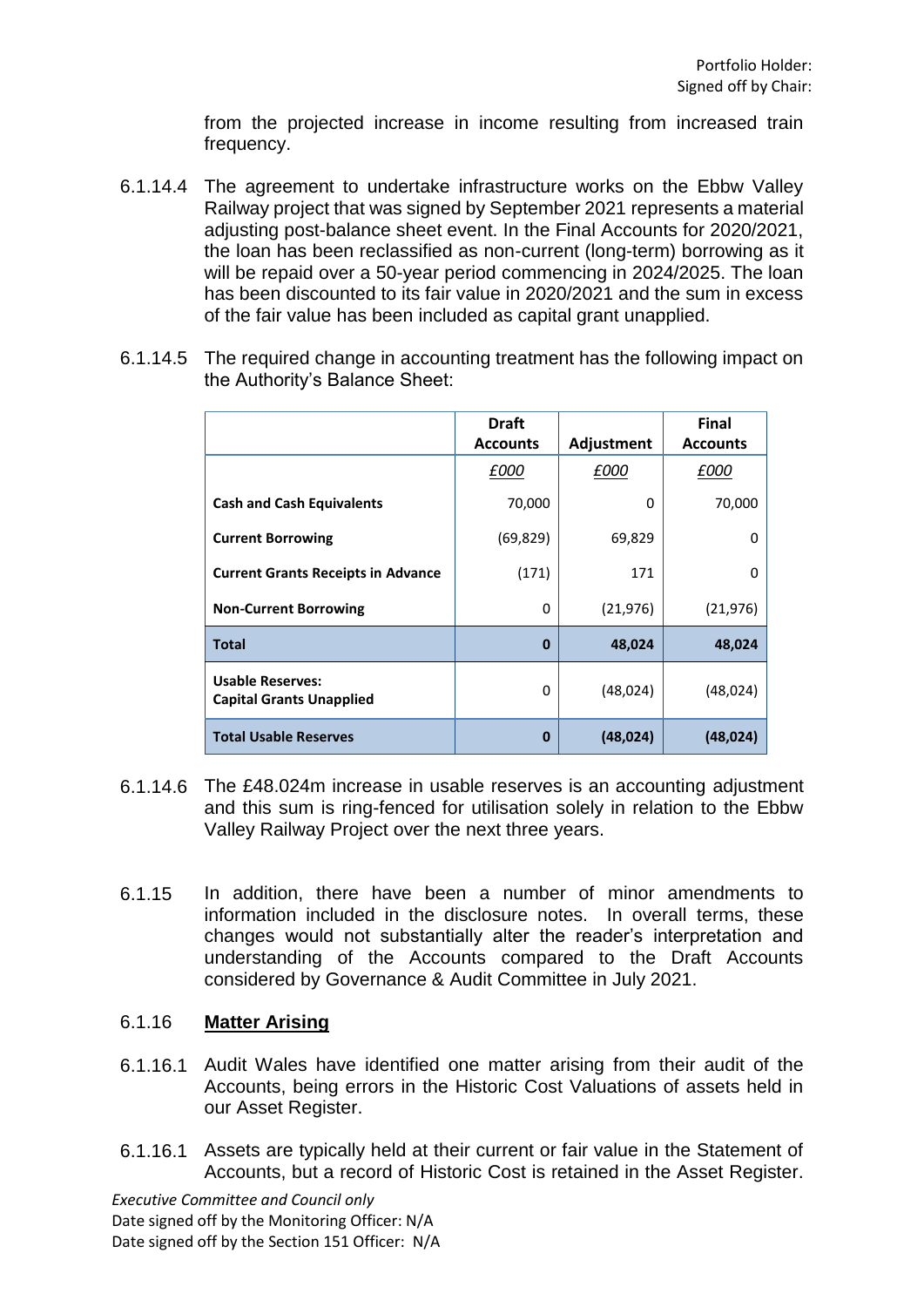- 6.1.16.1 The most significant potential impact that incorrect Historic Cost Valuations has on the Accounts is in a technical accounting adjustment between the Capital Adjustment Account and the Revaluation Reserve.
- 6.1.16.2 During the Audit, Officers undertook an exercise to demonstrate that neither of these reserves was materially misstated. The Audit Wales report notes that, after review and testing of the work undertaken, they agree that the Accounts are not materially misstated as a result of this issue.
- 6.1.16.3 Nevertheless, the Chief Officer Resources has accepted that work needs to be undertaken to identify and correct errors in the Asset Register within the next financial year.

### 6.2 **Expected outcome for the public**

- 6.2.1 Preparation, publication and approval of statutory accounts helps demonstrate stewardship of the Authority's resources and its ability to provide services to the local community in the short and long term.
- 6.3 **Involvement** *(consultation, engagement, participation)*
- 6.3.1 The Statement of Accounts is presented to the Governance & Audit Committee for approval subsequent to consideration of the draft version.

#### 6.4 **Thinking for the Long term** *(forward planning)*

6.4.1 Preparation of statutory accounts helps demonstrate stewardship of the Authority's resources and its ability to provide services to the local community in the short and long term.

#### 6.5 **Preventative focus**

6.5.1 Not applicable.

### 6.6 **Collaboration / partnership working**

- 6.6.1 Not applicable.
- 6.7 **Integration** *(across service areas)*
- 6.7.1 Not applicable.